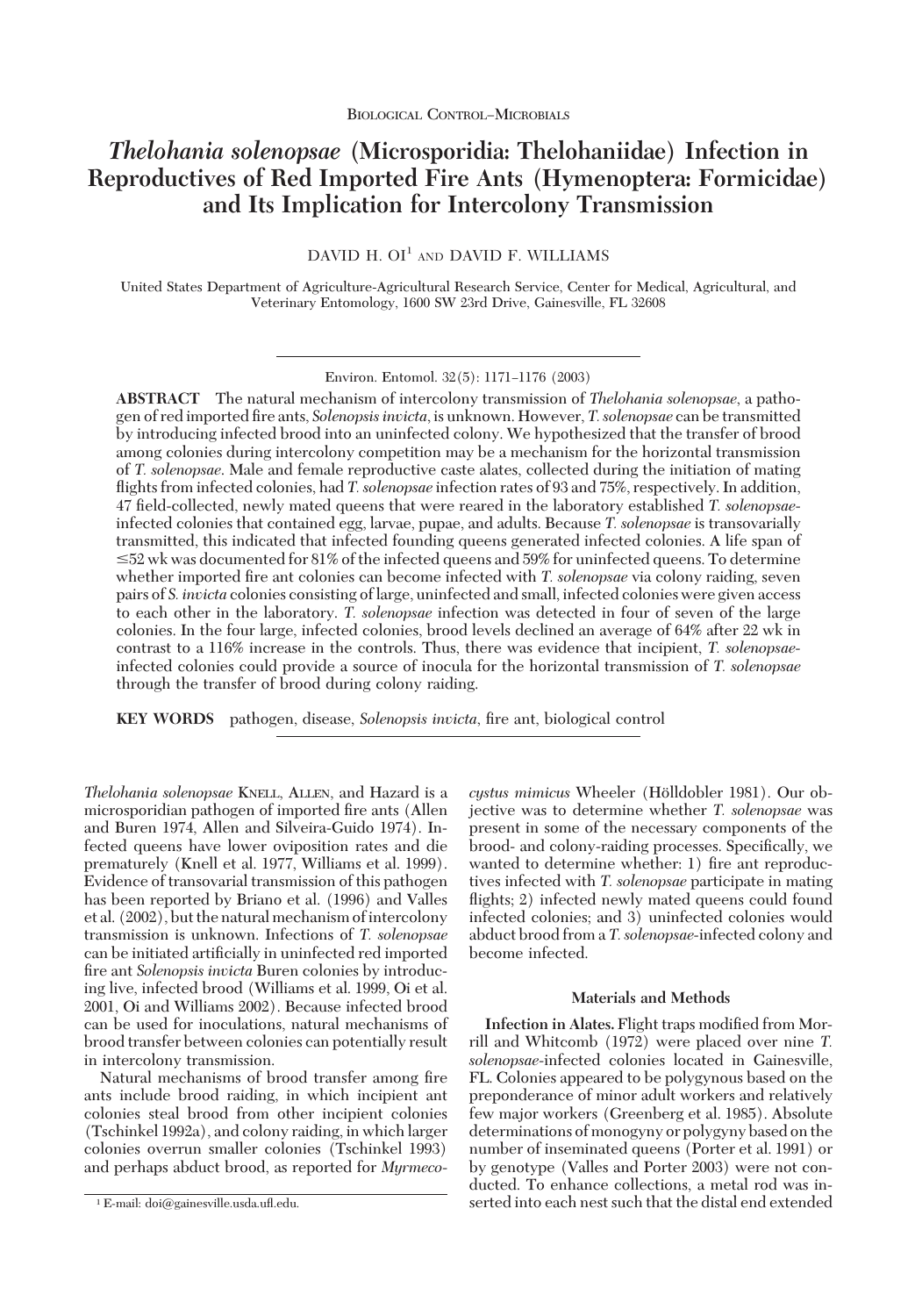beyond the collecting pan located near the apex of the trap. During the initiation of nuptial ßights, alate reproductives climbed to the top of the rod and then began to ßy above the collecting pan and thus were trapped more efficiently. Adult alate *S. invicta* were collected from the traps during the summer of 1998 and 1999. A sample of 18–20 alates from each colony was examined for *T. solenopsae* meiospores by macerating individual alates and preparing wet mount slides for examination under phase-contrast microscopy (Oi and Williams 2002).

**Infection in Newly Mated Queens.** Newly mated queenswere collected from parking lots and sidewalks at various locations in Gainesville (Alachua County), FL. Because of predation and dispersion into cryptic nest sites, queens probably were collected within 24 h of a nuptial flight. Each queen was confined to a separate, capped, nest tube, which was a modification of newly mated queen cells described by Banks et al. (1981). A nest tube consisted of a glass test tube half filled with water, then plugged with a layer of cotton, followed by a layer of dental plaster (Castone; Dentsply Trubyte Division, York, PA). Queens laid and reared eggs to adulthood within the nest tube. When adult worker caste ants eclosed, tubes were uncapped and placed in plastic boxes (7.5  $\times$  23  $\times$  5 cm) with the inner sides coated with Fluon (ICI Fluoropolymers, Downington, PA) to prevent ants from escaping. Ants were provided a diet of frozen, farmraised crickets; water; and a 10% sucrose solution.

*T.solenopsae*hasbeendetectedinalldevelopmental stages and castes of fire ants (Briano et al. 1996, Valles et al. 2002), and in eggs and larvae obtained directly from infected *S. invicta* queens (D.H.O., unpublished data). Thus, the presence of spores observed under phase-contrast microscopy of wet-mount slides prepared from macerated adult workers (Williams et al. 1999) served as an indication of *T.solenopsae* infection in queens. Dead queens that could be recovered from colonies reared from newly mated queens were also checked for infection using the method described above. Survivorship of queens from infected colonies was monitored weekly. We made paired comparisons of the ages of the infected queens with the maximum age of uninfected queens (as of 31 January 2003 for queens still alive) with a paired *t*-test (SAS Institute 2001). Paired queens had identical collection locations and dates; hence, they were reared under the same conditions during the same time frame. We also took an arbitrary census of the ages of queens collected in 1999–2002 that founded uninfected colonies to provide an indication of their life spans under our rearing conditions.

Brood volume and the number of adult workers from four surviving infected colonies and four healthy, uninfected colonies, reared from newly mated queens collected on similar dates, were compared with a *t*-test (SAS Institute 2001). Brood volume and worker populations were estimated visually using procedures modified from Banks and Lofgren (1991). Brood and worker estimates were obtained on 2 December 2002, which was between 26 and 185 wk after collection of queens.

**Brood Abduction from Infected Colonies.** Seven small colonies of *T. solenopsae-*infected *S. invicta,* which contained an average of  $1,100$  ( $\pm$ 412 SD) adult worker caste ants,  $6.3 \ (\pm 3.9)$  ml of brood, and 1 queen, were held in nest cells (Banks et al. 1981) placed in fluon-painted containers (32 cm  $L \times 18$  cm  $W \times 8$  cm H). Five of the small colonies were subcolonies of a polygyne, Þeld-collected *T. solenopsae-*infected colony. This colony had an infection rate of 30% based on microscopy examinations for vegetative stages of *T. solenopsae* of 10 individual Giemsa-stained larval or prepupal smears (Undeen 1997, Williams et al. 1998). The remaining two small colonies were reared in the laboratory from newly mated queens in which *T. solenopsae* was detected in the adult workers (larval infection rates were not determined). Seven large, uninfected *S. invicta* colonies that contained an average of  $5,571$  ( $\pm$ 1,134 SD) adult worker caste ants, 25.7  $(\pm 45$  SD) ml of brood, and 1 queen were housed in nest cells in separate containers. These large colonies were individually reared from field-collected newly mated queens. Queens from each colony were marked with paint to indicate their colony source. In addition, seven pairs of uninfected small  $(1,057 \pm 331$  SD workers,  $5.9 \pm 3.2$  ml brood) and large colonies (5,286  $\pm$ 1,800 SD workers,  $26.4 \pm 3.8$  ml brood) that were reared in the laboratory from newly mated queens were used as controls. Small and large colonies were paired and were provided access to each other by a bridge suspended between the containers. Water and sucrose solution were provided to each colony; however, frozen crickets and chicken egg yolk were placed only in the containerwith the small colony to facilitate interaction between the colonies.

Colonies were examined every 1-3 d for the first 3 wk to monitor colony interactions and movement, and then at 1- to 2-wk intervals for 22 wk to document colony vigor by estimating the number of adults, volume of brood, and presence of queens, as described previously. *T. solenopsae* infections were ascertained from examination of 10 larval smears per colony at 8 and 10 wk after colonies had access to each other. At the end of the study, infection of surviving queens from infected colonies was determined by searching for *T. solenopsae* meiospores in smears prepared with queens (Oi and Williams 2002). Estimates of worker populations and brood volume were averaged over all sampling dates and compared between the infected and control colonies using a one-way analysis of variance (ANOVA) (SAS Institute 2001).

### **Results and Discussion**

**Infection in Alates.** *T. solenopsae* infection was detected in 93.3% of the 45 males examined from 7 colonies  $(3-10 \text{ males per colony})$  and  $75.2\%$  of the 133 females examined from 9 colonies (10–20 females per colony) that were collected during the initiation of mating ßights. The average infection rate of both males and females per colony was  $79.9\%$  ( $\pm 22.6$  SD).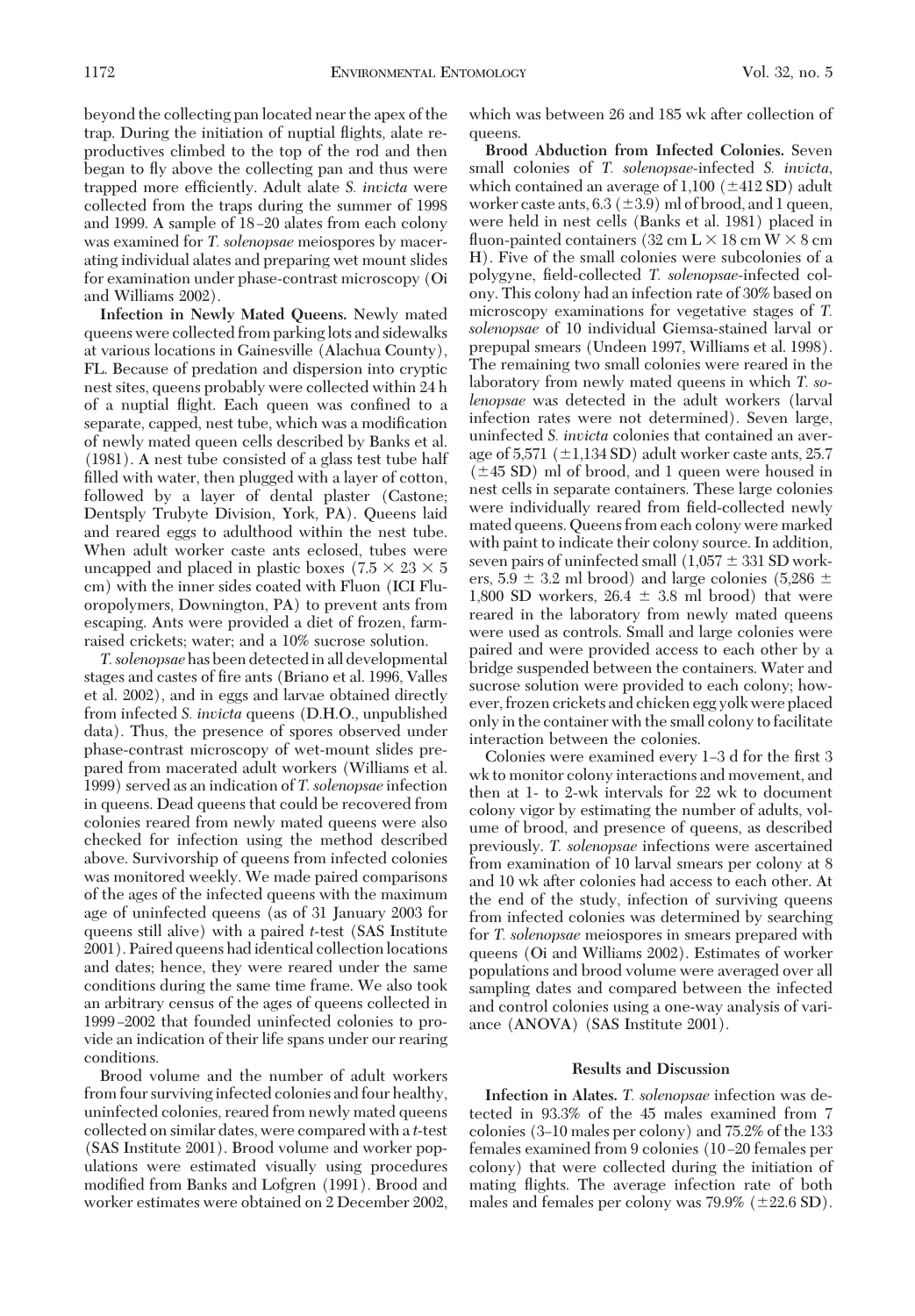

**Fig. 1.** Percentage of age distribution of (A) *T. solenopsae*-infected ( $n = 47$ ) and (B) uninfected ( $n = 510$ ) newly mated queens that established colonies in the laboratory.

The alates examined above were a subsample of a total collection of 63 males from 7 colonies and 394 females from 9 colonies. From these results, it was evident that *T. solenopsae-*infected alate reproductives could participate in nuptial ßights. Cook et al. (2003) also reported infection in male and female *S. invicta* alates after nuptial ßights with males and females having infection rates of  $20.5$  and  $\leq 25\%$ , respectively. Briano et al. (1996) documented infection rates of *T. solenopsae* in *S. richteri* alate females (75%) and males (80%) extracted from nests in Argentina. Our alate infection rates, however, were higher than the 46 and 31% reported for inseminated queens collected from polygyne, *S. invicta* colonies (Oi and Williams 2002, Williams et al. 1998) and the 34% reported from *S. richteri* (Briano et al. 1996).

**Infection in Newly Mated Queens.** We were able to confirm *T. solenopsae* infection in 47 incipient colonies of 659 colonies reared from newly mated queens collected over a 4-yr period. Average age of dead and alive (as of 31 January 2003) infected queens that established colonies containing all worker caste life stages (i.e., eggs, larvae, pupae, and adults) was 215 d  $(\pm 233 \text{ SD}, n = 47)$ . The maximum average age of dead and alive uninfected queens that were collected on dates and locations identical with the infected queens was significantly ( $t = 3.48$ , df = 46,  $P < 0.01$ ) older at 398 d ( $\pm$ 276 SD,  $n = 47$ ). A life span of  $\leq$ 52 wk was recorded for 81% (38 of 47) of all infected queens with 6 (12.8%) infected queens still alive (as of 31 January 2003) ranging in age from 24 to 191 wk. In the census of laboratory colonies reared from uninfected newly mated queens, 59% (301 of 510) of these queens died within 52 wk and 39.6% (202 of 510) were still alive. Agesfor 9.8% (50 of 510) of uninfected queens ranged from 80 to 193 wk (Fig. 1). Because many vigorous, uninfected colonieswere used for other studieswithin 1 yr of newly mated queen collections and not included in the census, the queen longevity depicted in Fig. 1 is a conservative distribution of the life span of laboratory-reared colonies. Uninfected *S. invicta* colonies reared in the laboratory from newly mated queens can thrive for 3 or more yr (D.H.O., unpublished data).

Four of the forty-seven infected queens that were still alive after 181, 500, 550, and 1,273 d had signiÞcantly less ( $t = -6.06$ , df =  $6, P < 0.001$ ) brood volume in the infected colonies than in the uninfected colonies of a similar age with 8.3 ml  $(\pm 5.8 \text{ SEM})$  and 46.3 ml  $(\pm 2.4)$ , respectively. The average number of worker ants was  $16,875 \ (\pm 1,206 \text{ SEM})$  in the infected colonies and  $48,750 \ (\pm 3,750)$  in the uninfected colonies ( $t = -2.37$ , df = 6,  $P = 0.055$ ). Thus, it was evident that these *T. solenopsae-*infected newly mated queens that produced infected colonies grew less than colonies established by healthy queens.

Queens that founded infected colonies had shorter life spans than the potential 5–7 yr estimated for healthy queens (Tschinkel 1987). Earlier queen death also has been reported for colonies that were inoculated with *T. solenopsae* in the laboratory (Williams et al. 1999). Because of desiccation and microbial contamination of dead queens, we were unable to obtain an accurate infection rate of all newly mated queens that failed to initiate colonies. However,  $\approx\!40\%$  of 1,790 newly mated queens collected from 1999 to 2002 established colonies with a minimum of  $\approx 800$  adults. Survivorship of queens and colony establishment in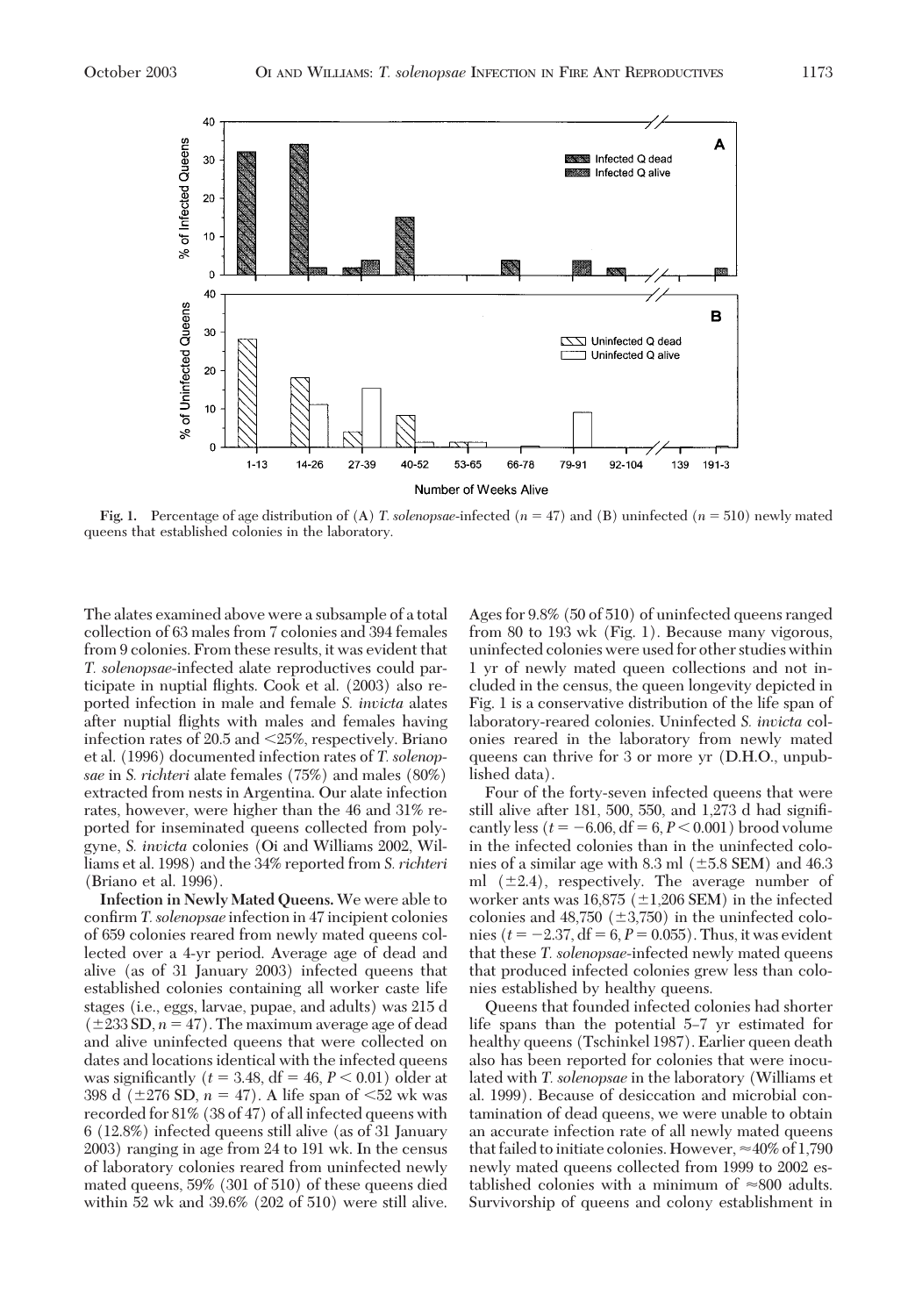|                                                        | Treatment      | Control       |  |
|--------------------------------------------------------|----------------|---------------|--|
| No. dead queens from small colonies <sup>a</sup>       | 6/7            | 6/7           |  |
| Average $(\pm SD)$ no. of days to queen death          | $13.2 \pm 3.1$ | $7.7 \pm 5.2$ |  |
| Occurrence of brood transfer                           | 6/7            | 6/7           |  |
| Average $(\pm SD)$ no. days to complete brood transfer | $8.8 \pm 4.9$  | $6.5 \pm 2.3$ |  |
| No. of infected large colonies after raiding           | $4/6^b$        | $0/6^b$       |  |
| Average max infection level in large colonies          | $80 \pm 34\%$  | $0\%$         |  |

Table 1. Summary of results of laboratory colony raiding between pairs  $(n = 7)$  of a small, T. solenopsae-infected colony and a large **uninfected colony** (Treatment) and pairs  $(n = 7)$  of **uninfected controls** (Control)

*<sup>a</sup>* All queens from large colonies survived. *<sup>b</sup>* One pair of colonies did not transfer brood.

the laboratory can be affected by many factors, such as injury during collection, improper rearing, queen weight and fecundity (Keller and Ross 1993, Tschinkel 1993), insemination, and possibly infection by *T. solenopsae* or other microorganisms. Thus, the rate of successful colony establishment cannot be attributed solely to the presence or absence of *T. solenopsae.*

**Brood Abduction from Infected Colonies.** After an average of 8.8 d ( $\pm$ 4.9 SD), all brood was found within a single colony in six of the seven pairs of the infected small and uninfected large colonies. Six of the seven queens from the small, infected colonies died within 16 d, while all of the queens from the large colonies survived for at least 22 wk, with the exception of one queen that was dissected before natural death at 18 wk. *T.solenopsae* infection was detected from larvae in four of the seven large or coalesced colonies. Average maximum larval infection rate for these colonies was  $80\%$  ( $\pm 34$  SD) (Table 1). Infection was found in one of two queens recovered from infected large colonies. Infection was not detected in either of the two large colonies paired with small infected coloniesthat were reared from newly mated queens. However, brood infection rates from these colonies were not obtained, and it is possible that *T. solenopsae* titers may have been insufficient for inoculation. The last uninfected large colony remained separate from the small infected colony.

In the controls, all brood wasfound within the large colony after 6.5 d  $(\pm 2.3 \text{ SD})$  in six of seven pairs, and six of seven queens from the small colonies died. *T. solenopsae* was not detected in any of the control colonies (Table 1). Over the duration of the study, worker populations  $(F = 12.4; df = 1, 8; P = 0.0079)$ and brood volume  $(F = 23.7; df = 1, 8; P = 0.0012)$ were significantly lower in the infected large colonies than in the controls. After 22 wk, in the large colonies in which *T. solenopsae* was detected, brood levels declined 64% from levels at the start of the study. In contrast, there was a 116% brood level increase in the controls and a 78% increase in the two colonies that did not become infected despite being exposed to a small infected colony (Fig. 2). This further indicated that *T. solenopsae* infection had established and was impacting the fire ant colonies inoculated through colony raiding.

In these studies, we showed evidence of intercolony transmission of *T. solenopsae* via colony raiding. We documented that *S. invicta* male and female reproductive caste alates, infected with *T. solenopsae,* can initiate mating flights. In addition, field-collected, infected, newly mated queens founded colonies that were smaller and contained infected brood.It also was demonstrated that the abduction of brood from infected colonies can result in the transmission of *T. solenopsae* to uninfected *S. invicta* colonies. Competition among newly founded, or incipient, fire ant colonies often involves the stealing of brood and is referred to as brood raiding (Tschinkel 1992b, Adams and Tschinkel 1995a, Adams and Tschinkel 1995b). This competition is a major mechanism of early mortality among incipient colonies (Tschinkel 1992b). The transfer of brood between older colonies as a result of competition has not been specifically documented in fire ants under field conditions. However, it has been observed that larger colonies will overrun smaller colonies (Tschinkel 1993). Reductions in colony numbers after the period of brood raiding among incipient colonies (Lofgren and Williams 1985, Adams and Tschinkel 1995c) also provide circumstantial evidence of continued competition among nonincipient *S. invicta* colonies. Larger colonies of *Myrmecocystus mimicus* Wheeler (Hölldobler 1981) have been observed to kill adults and take brood from smaller colonies. The ongoing competition among older *S. invicta* colonies, which was depicted in our laboratory ab-



**Fig. 2.** Average  $(\pm$ SEM) brood volume of *S. invicta* colonies that became infected  $(N = 4)$ , or remained uninfected (Not Infected,  $N = 2$ ) after access to small *T. solenopsae*infected colonies. Also shown isthe average brood volume of colonies that raided uninfected small colonies (Control,  $n = 6$ ).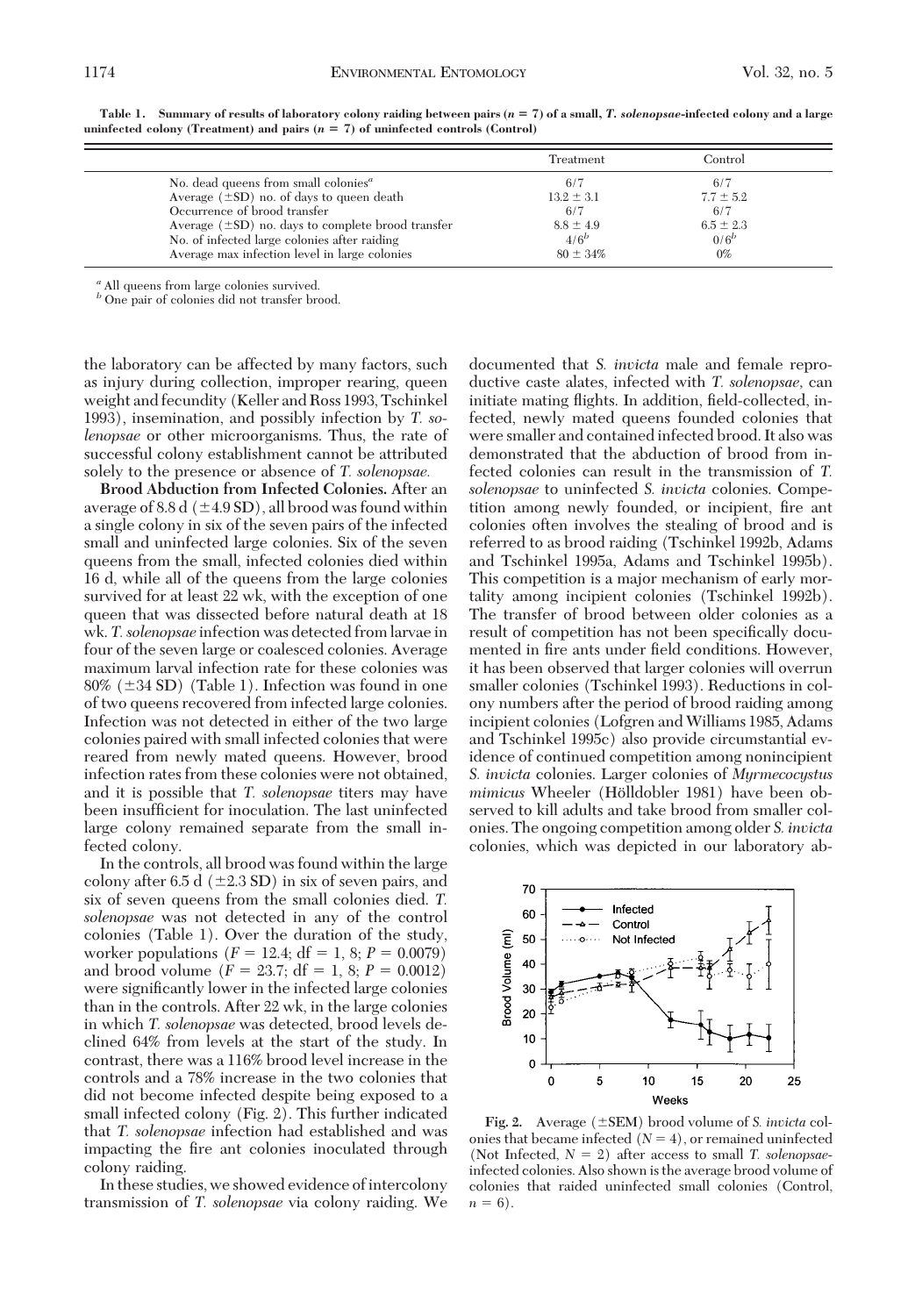duction study, represents an opportunity for the introduction of infected brood into uninfected colonies. For transmission to occur, infected newly mated queens must survive long enough to produce a sufÞcient quantity ofinfective brood.In addition, adoption by established colonies of *T. solenopsae*-infected, newly mated queens (Glancey and Lofgren 1988, Vander Meer and Alonso 2002) may also serve as a means of transmission through the oviposition of infected eggs within the adopting colony. Thus, infected, *S. invicta* female alate reproductives can provide a means for *T. solenopsae* transmission by mating and producing brood that can serve as inocula.

#### **Acknowledgments**

We acknowledge the technical assistance of Eileen Carroll, Christine Harrison, Damali Kelly, Greg Knue, and Euripides Mena (United States Department of Agriculture-Agricultural Research Service (USDA-ARS), Center for Medical, Agricultural, and Veterinary Entomology). Reviews of an early draft of the manuscript were graciously provided by Roberto Pereira (USDA-ARS, Center for Medical, Agricultural, and Veterinary Entomology) and John Klotz (University of California at Riverside).

## **References Cited**

- **Adams, E. S., and W. R. Tschinkel. 1995a.** Density-dependent competition in fire ants: effects on colony survivorship and size variation. J. Anim. Ecol. 64: 315-324.
- **Adams, E. S., and W. R. Tschinkel. 1995b.** Effects of foundress number on brood raids and queen survival in the fire ant *Solenopsis invicta*. Behav. Ecol. Sociobiol. 37: 233–242.
- **Adams, E. S., and W. R. Tschinkel. 1995c.** Spatial dynamics of colony interactions in young populations of the fire ant *Solenopsis invicta.* Oecologia 102: 156–163.
- **Allen, G. E., and W. F. Buren. 1974.** Microsporidian and fungal diseases of *Solenopsis invicta* Buren in Brazil. J. NY Entomol. Soc. 82: 125-130.
- **Allen, G. E., and A. Silveira-Guido. 1974.** Occurrence of microsporida in *Solenopsis richteri* and *Solenopsis* sp. in Uruguay and Argentina. Fla. Entomol. 57: 327-329.
- **Banks, W. A., C. S. Lofgren, D. P. Jouvenaz, C. E. Stringer, P. M. Bishop, D. F. Williams, D. P. Wojcik, and B. M. Glancey. 1981.** Techniques for collecting, rearing, and handling imported fire ants. U.S. Department of Agriculture, SEA, Advances in Agricultural Technology, AAT-S-21/April 1981. A106.24: 5-21.
- **Banks, W. A., and C. S. Lofgren. 1991.** Effectiveness of the insect growth regulator pyriproxyfen against the red imported fire ant (Hymenoptera: Formicidae). J. Entomol. Sci. 26: 331-338.
- **Briano, J. A., R. S. Patterson, J. J. Becnel, and H. A. Cordo.** 1996. The black imported fire ant, *Solenopsis richteri*, infected with *Thelohania solenopsae:* intracolonial prevalence of infection and evidence for transovarial transmission. J. Invertebr. Pathol. 67: 178-179.
- **Cook, T. J., M. B. Lowery, T. N. Frey, K. E. Rowe, and L. R. Lynch. 2003.** Effect of *Thelohania solenopsae* (Microsporida: Thelohaniidae) on weight and reproductive status of polygynous red imported fire ant, *Solenopsis invicta* (Hymenoptera: Formicidae), alates. J. Invertebr. Pathol. 82: 201-203.
- **Glancey, B. M., and C. S. Lofgren. 1988.** Adoption of newlymated queens: a mechanism for proliferation and per-

petuation of polygynous red imported Þre ants, *Solenopsis invicta* Buren. Fla. Entomol. 71: 581-587.

- **Greenberg, L., D.J.C. Fletcher, and S. B. Vinson. 1985.** Differences in worker size and mound distribution in monogynous and polygynous colonies of the fire ant *Solenopsis invicta* Buren. J. Kansas Entomol. Soc. 58: 9-18.
- **Ho¨lldobler, B. 1981.** Foraging and spatiotemporal territories in the honey ant *Myrmecocystus mimicus* Wheeler (Hymenoptera: Formicidae). Behav. Ecol. Sociobiol. 9: 301-314.
- **Keller, L., and K. G. Ross. 1993.** Phenotypic basis of reproductive success in a social insect: genetic and social determinants. Science 260: 1107-1110.
- **Knell, J. D., G. E. Allen, and E. I. Hazard. 1977.** Light and electron microscope study of *Thelohania solenopsae* n.sp. (Microsporida: Protozoa) in the red imported fire ant, *Solenopsis invicta.* J. Invertebr. Pathol. 29: 192-200.
- **Lofgren, C. S., and D. F. Williams. 1985.** Red imported Þre ants (Hymenoptera: Formicidae): population dynamics following treatment with insecticidal baits. J. Econ. Entomol. 78: 863-867.
- **Morrill, W. L., and W. H. Whitcomb. 1972.** A trap for alate imported fire ants. J. Econ. Entomol. 65: 1194-1195.
- **Oi, D. H., and D. F. Williams. 2002.** Impact of *Thelohania solenopsae* (Microsporidia: Thelohaniidae) on polygyne colonies of red imported fire ants (Hymenoptera: Formicidae). J. Econ. Entomol. 95: 558-562.
- **Oi, D. H., J. J. Becnel, and D. F. Williams. 2001.** Evidence of intra-colony transmission of *Thelohania solenopsae* (Microsporidia: Thelohaniidae) in red imported fire ants (Hymenoptera: Formicidae) and the first report of a new spore type from pupae. J. Invertebr. Pathol. 78: 128–134.
- **Porter, S. D., A. Bhatkar, R. Mulder, S. B. Vinson, and D. J. Clair. 1991.** Distribution and density of polygyne fire ants (Hymenoptera: Formicidae) in Texas. J. Econ. Entomol. 84: 866-874.
- **SAS Institute. 2001.** SAS/STAT release 8.2. SAS Institute, Cary, NC.
- **Tschinkel, W. R. 1987.** Fire ant queen longevity and age: estimation by sperm depletion. Ann. Entomol. Soc. Am. 80: 263-266.
- **Tschinkel, W. R. 1992a.** Brood raiding in the fire ant, So*lenopsis invicta* (Hymenoptera: Formicidae): laboratory and field observations. Ann. Entomol. Soc. Am. 85: 638 -646.
- **Tschinkel, W. R. 1992b.** Brood raiding and the population dynamics of founding and incipient colonies of the fire ant, *Solenopsis invicta*. Ecol. Entomol. 17: 179-188.
- **Tschinkel, W. R. 1993.** Resource allocation, brood production and cannibalism during colony founding in the fire ant, *Solenopsis invicta*. Behav. Ecol. Sociobiol. 33: 209 -223.
- **Undeen, A. H. 1997.** Microsporidia (Protozoa): a handbook of biology and research techniques: South. Assoc. Agric. Exp. Sta. Dir., South. Coop. Ser. Bull. 387 (http:// www.okstate.edu/OSU\_Ag/agedcm4h/ag\_news).
- **Valles, S. M., and S. D. Porter.** 2003. Identification of polygyne and monogyne Þre ant colonies (*Solenopsis invicta*) by multiplex PCR of *Gp*-9 alleles. Insectes Soc. 50: 199– 200.
- **Valles, S.M., D. H. Oi, O.P.Perera, and D.F.Williams. 2002.** Detection of *Thelohania solenopsae* (Microsporidia: Thelohaniidae) in *Solenopsis invicta* (Hymenoptera: Formicidae) by multiplex PCR. J. Invertebr. Pathol. 81: 196– 201.
- **Vander Meer, R. K., and L. E. Alonso. 2002.** Queen primer pheromone affects conspecific fire ant (*Solenopsis in*victa) aggression. Behav. Ecol. Sociobiol. 51: 122-130.